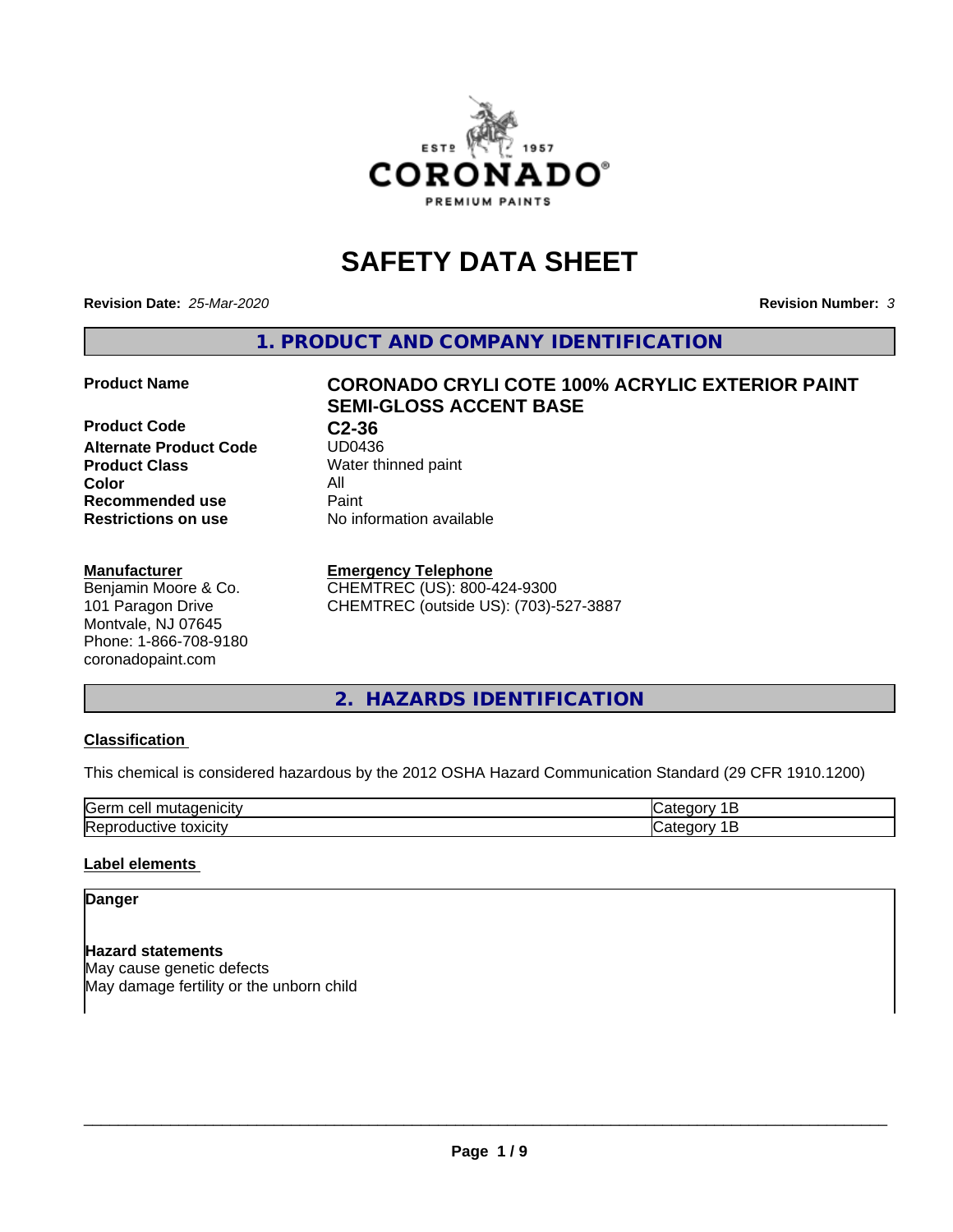

**Appearance** liquid **Odor in the original of the original of the original of the original of the original of the original of the original of the original of the original of the original of the original of the original of t** 

#### **Precautionary Statements - Prevention**

Obtain special instructions before use Do not handle until all safety precautions have been read and understood Use personal protective equipment as required

#### **Precautionary Statements - Response**

IF exposed or concerned: Get medical advice/attention

#### **Precautionary Statements - Storage**

Store locked up

#### **Precautionary Statements - Disposal**

Dispose of contents/container to an approved waste disposal plant

#### **Hazards not otherwise classified (HNOC)**

Not applicable

#### **Other information**

No information available

# **3. COMPOSITION INFORMATION ON COMPONENTS**

| <b>Chemical name</b>                         | CAS No.    | Weight-%    |
|----------------------------------------------|------------|-------------|
| Kaolin                                       | 1332-58-7  | $5 - 10$    |
| Sodium C14-C16 olefin sulfonate              | 68439-57-6 | $0.1 - 0.5$ |
| Ammonia                                      | 7664-41-7  | $0.1 - 0.5$ |
| Carbamic acid, 1H-benzimidazol-2-yl-, methyl | 10605-21-7 | $0.1 - 0.5$ |
| ester                                        |            |             |

|                       | 4. FIRST AID MEASURES                                                                                    |
|-----------------------|----------------------------------------------------------------------------------------------------------|
| <b>General Advice</b> | If symptoms persist, call a physician. Show this safety data sheet to the doctor in<br>attendance.       |
| <b>Eye Contact</b>    | Rinse thoroughly with plenty of water for at least 15 minutes and consult a<br>physician.                |
| <b>Skin Contact</b>   | Wash off immediately with soap and plenty of water while removing all<br>contaminated clothes and shoes. |
| <b>Inhalation</b>     | Move to fresh air. If symptoms persist, call a physician.                                                |
|                       |                                                                                                          |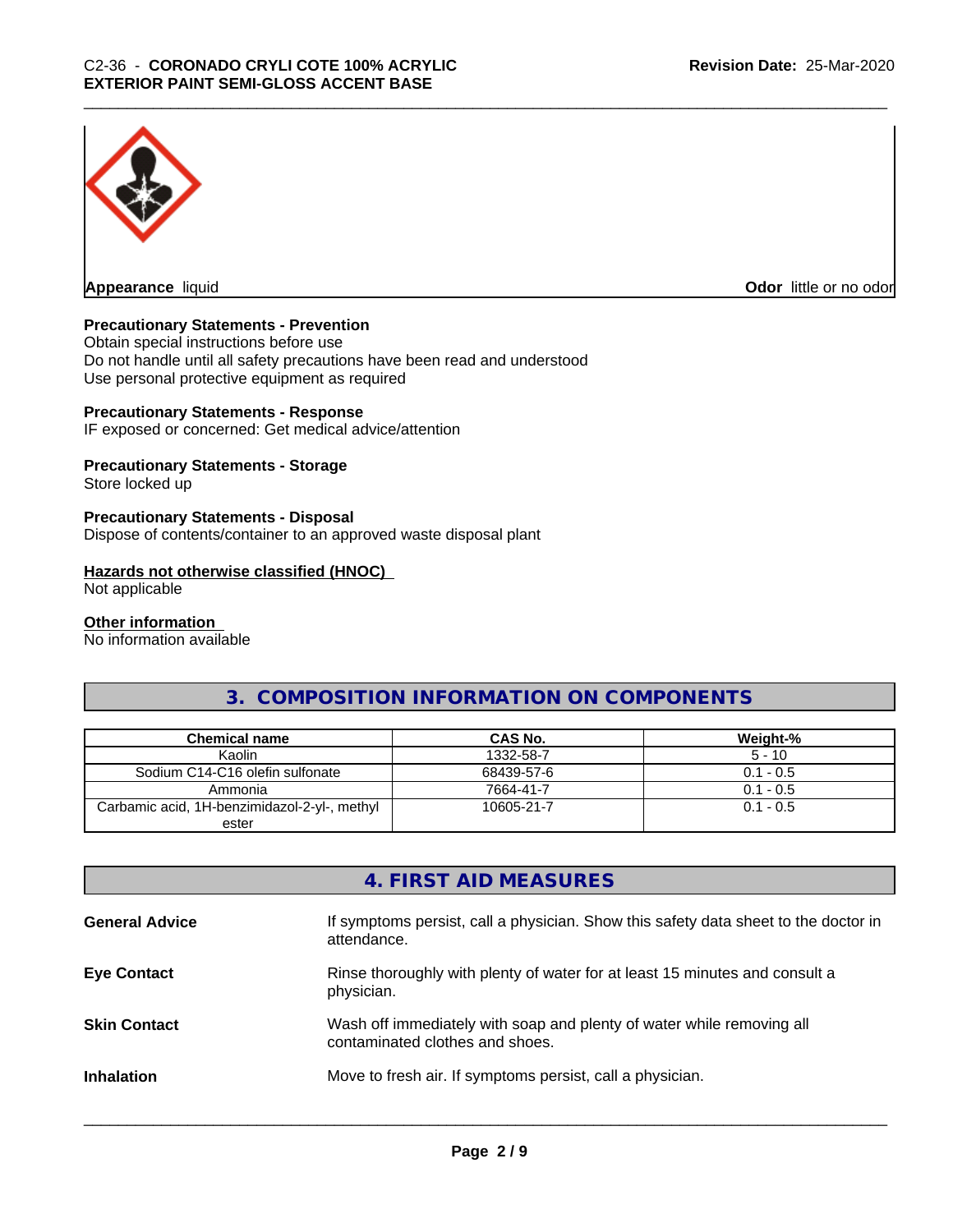| Ingestion                                                                        | if necessary.                                         | Clean mouth with water and afterwards drink plenty of water. Consult a physician                                                             |                                |  |
|----------------------------------------------------------------------------------|-------------------------------------------------------|----------------------------------------------------------------------------------------------------------------------------------------------|--------------------------------|--|
| <b>Most Important</b><br><b>Symptoms/Effects</b>                                 | None known.                                           |                                                                                                                                              |                                |  |
| <b>Notes To Physician</b>                                                        | Treat symptomatically.                                |                                                                                                                                              |                                |  |
|                                                                                  |                                                       | 5. FIRE-FIGHTING MEASURES                                                                                                                    |                                |  |
| <b>Suitable Extinguishing Media</b>                                              |                                                       | Use extinguishing measures that are appropriate to local<br>circumstances and the surrounding environment.                                   |                                |  |
|                                                                                  | Protective equipment and precautions for firefighters | As in any fire, wear self-contained breathing apparatus<br>pressure-demand, MSHA/NIOSH (approved or equivalent)<br>and full protective gear. |                                |  |
| <b>Specific Hazards Arising From The Chemical</b>                                |                                                       | Closed containers may rupture if exposed to fire or<br>extreme heat.                                                                         |                                |  |
| <b>Sensitivity to mechanical impact</b>                                          |                                                       | No                                                                                                                                           |                                |  |
| Sensitivity to static discharge                                                  |                                                       | No                                                                                                                                           |                                |  |
| <b>Flash Point Data</b><br>Flash point (°F)<br>Flash Point (°C)<br><b>Method</b> |                                                       | Not applicable<br>Not applicable<br>Not applicable                                                                                           |                                |  |
| <b>Flammability Limits In Air</b>                                                |                                                       |                                                                                                                                              |                                |  |
| Lower flammability limit:<br><b>Upper flammability limit:</b>                    |                                                       | Not applicable<br>Not applicable                                                                                                             |                                |  |
| Health: 2<br><b>NFPA</b>                                                         | Flammability: 0                                       | Instability: 0                                                                                                                               | <b>Special: Not Applicable</b> |  |
| <b>NFPA Legend</b>                                                               |                                                       |                                                                                                                                              |                                |  |

- 0 Not Hazardous
- 1 Slightly
- 2 Moderate
- 3 High
- 4 Severe

*The ratings assigned are only suggested ratings, the contractor/employer has ultimate responsibilities for NFPA ratings where this system is used.*

*Additional information regarding the NFPA rating system is available from the National Fire Protection Agency (NFPA) at www.nfpa.org.*

# **6. ACCIDENTAL RELEASE MEASURES Personal Precautions** Avoid contact with skin, eyes and clothing. Ensure adequate ventilation. **Other Information** Prevent further leakage or spillage if safe to do so.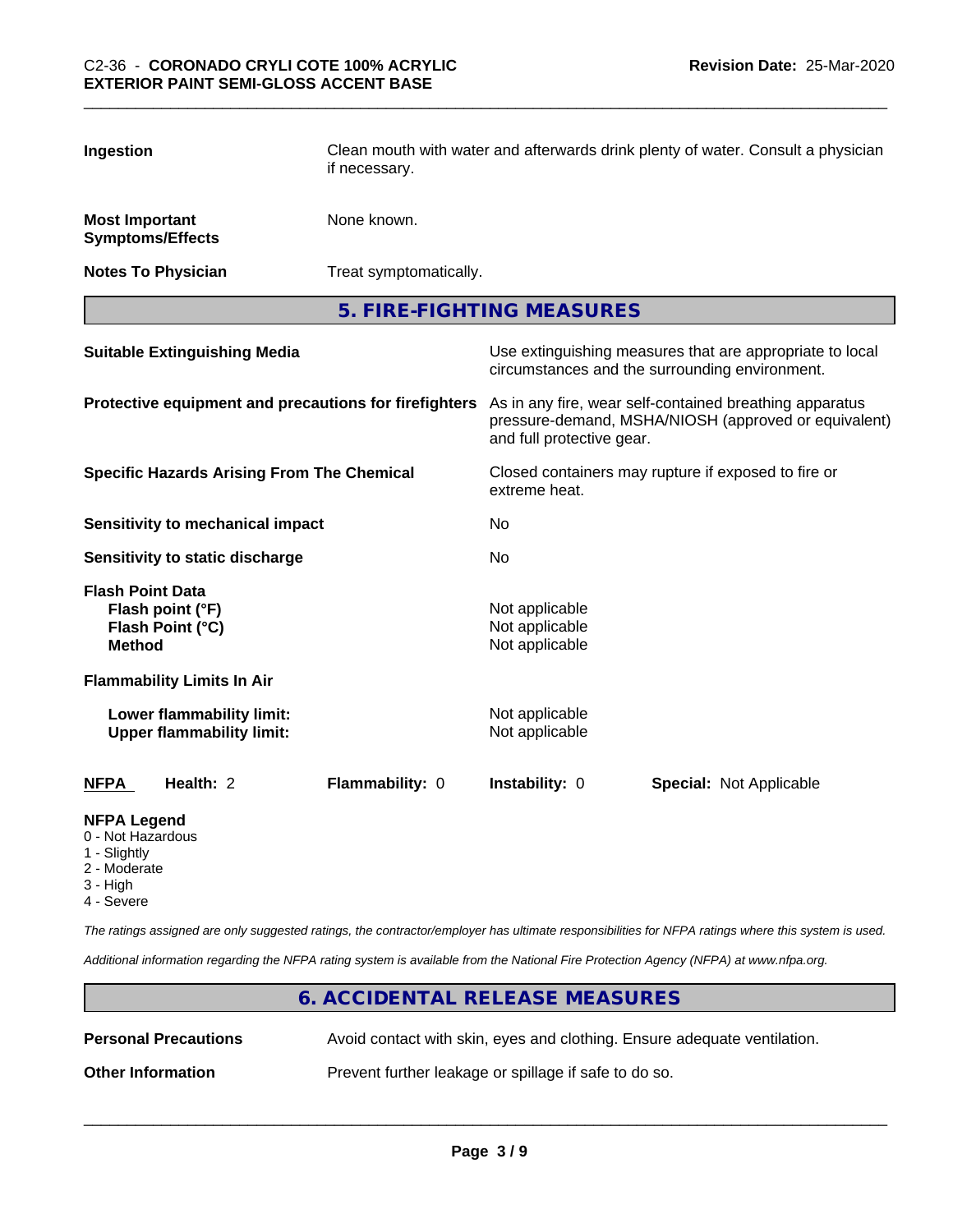| <b>Environmental precautions</b> | See Section 12 for additional Ecological Information.                                                                                                                            |
|----------------------------------|----------------------------------------------------------------------------------------------------------------------------------------------------------------------------------|
| <b>Methods for Cleaning Up</b>   | Soak up with inert absorbent material. Sweep up and shovel into suitable<br>containers for disposal.                                                                             |
|                                  | 7. HANDLING AND STORAGE                                                                                                                                                          |
| Handling                         | Avoid contact with skin, eyes and clothing. Avoid breathing vapors, spray mists or<br>sanding dust. In case of insufficient ventilation, wear suitable respiratory<br>equipment. |
| <b>Storage</b>                   | Keep container tightly closed. Keep out of the reach of children.                                                                                                                |
| <b>Incompatible Materials</b>    | No information available                                                                                                                                                         |
|                                  |                                                                                                                                                                                  |

# **8. EXPOSURE CONTROLS/PERSONAL PROTECTION**

#### **Exposure Limits**

| <b>Chemical name</b> | <b>ACGIH TLV</b>                           | <b>OSHA PEL</b>           |
|----------------------|--------------------------------------------|---------------------------|
| Kaolin               | TWA: 2 $mg/m3$ particulate matter          | 15 mg/m $3$ - TWA         |
|                      | containing no asbestos and <1%             | $5 \text{ mg/m}^3$ - TWA  |
|                      | crystalline silica, respirable particulate |                           |
|                      | matter                                     |                           |
| Ammonia              | STEL: 35 ppm                               | 50 ppm - TWA              |
|                      | TWA: 25 ppm                                | $35 \text{ mg/m}^3$ - TWA |

#### **Legend**

ACGIH - American Conference of Governmental Industrial Hygienists Exposure Limits OSHA - Occupational Safety & Health Administration Exposure Limits N/E - Not Established

| <b>Engineering Measures</b> | Ensure adequate ventilation, especially in confined areas. |
|-----------------------------|------------------------------------------------------------|
|                             |                                                            |

#### **Personal Protective Equipment**

| <b>Eye/Face Protection</b>    | Safety glasses with side-shields.                                                                                                                                                                                                                                                                                                                                   |
|-------------------------------|---------------------------------------------------------------------------------------------------------------------------------------------------------------------------------------------------------------------------------------------------------------------------------------------------------------------------------------------------------------------|
| <b>Skin Protection</b>        | Protective gloves and impervious clothing.                                                                                                                                                                                                                                                                                                                          |
| <b>Respiratory Protection</b> | Use only with adequate ventilation. In operations where exposure limits are<br>exceeded, use a NIOSH approved respirator that has been selected by a<br>technically qualified person for the specific work conditions. When spraying the<br>product or applying in confined areas, wear a NIOSH approved respirator<br>specified for paint spray or organic vapors. |
| Hydiano Moncuros              | Avoid contact with skin, eves and clothing. Remove and wash contaminated                                                                                                                                                                                                                                                                                            |

#### **Hygiene Measures** Avoid contact with skin, eyes and clothing. Remove and wash contaminated clothing before re-use. Wash thoroughly after handling.

# **9. PHYSICAL AND CHEMICAL PROPERTIES**

**Appearance** liquid **Odor**<br> **Odor Threshold**<br> **Odor Threshold CODOR CODOR CODOR CODOR CODOR CODOR CODOR CODOR CODOR CODOR CODOR CODOR Density (lbs/gal)** 

**No information available**<br>9.0 - 9.4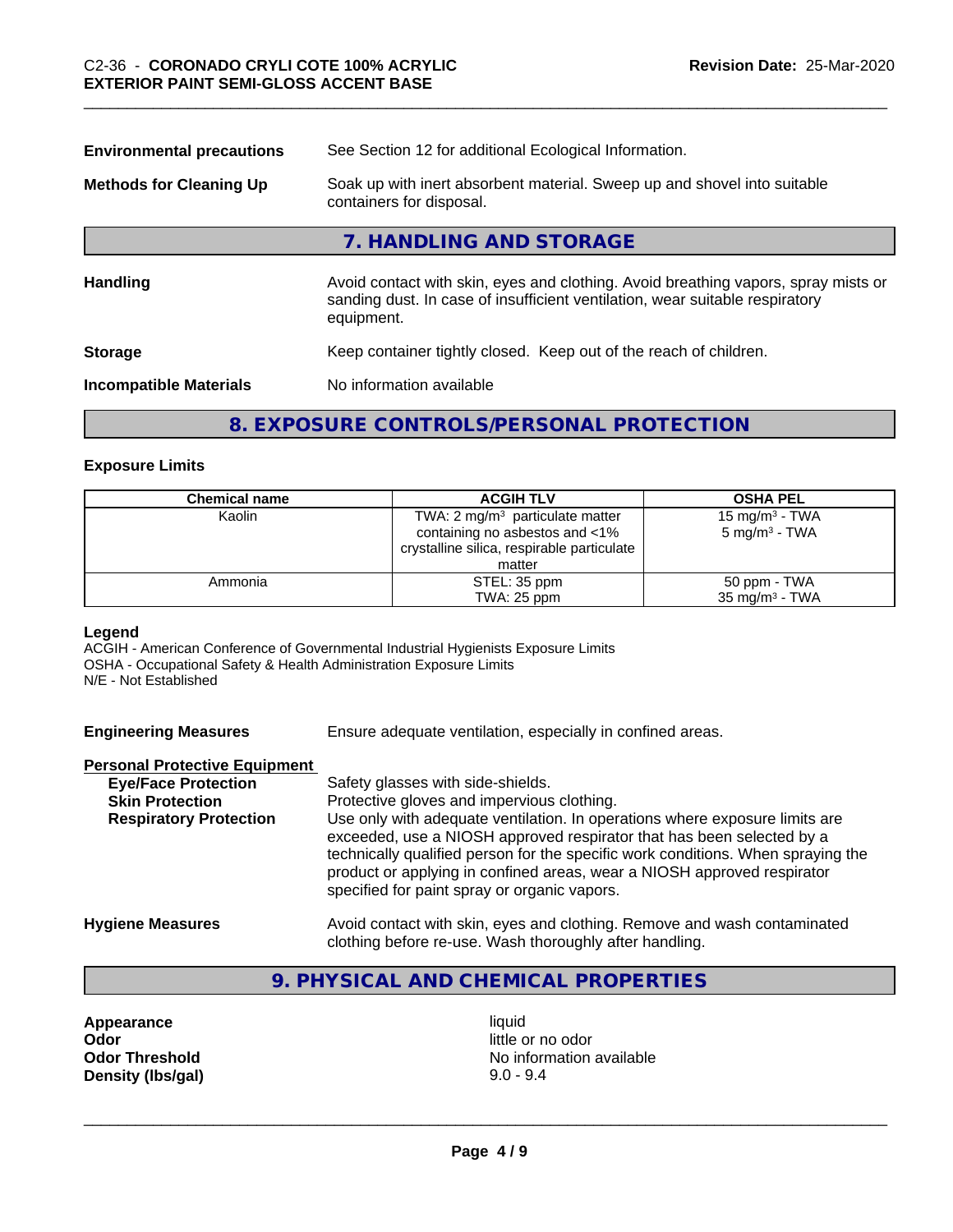| <b>Specific Gravity</b>              | $1.10 - 1.12$            |
|--------------------------------------|--------------------------|
| рH                                   | No information available |
| <b>Viscosity (cps)</b>               | No information available |
| Solubility(ies)                      | No information available |
| <b>Water solubility</b>              | No information available |
| <b>Evaporation Rate</b>              | No information available |
| Vapor pressure                       | No information available |
| Vapor density                        | No information available |
| Wt. % Solids                         | $35 - 45$                |
| <b>Vol. % Solids</b>                 | $30 - 40$                |
| Wt. % Volatiles                      | $55 - 65$                |
| Vol. % Volatiles                     | $60 - 70$                |
| <b>VOC Regulatory Limit (g/L)</b>    | < 50                     |
| <b>Boiling Point (°F)</b>            | 212                      |
| <b>Boiling Point (°C)</b>            | 100                      |
| Freezing point (°F)                  | 32                       |
| Freezing Point (°C)                  | 0                        |
| Flash point (°F)                     | Not applicable           |
| Flash Point (°C)                     | Not applicable           |
| <b>Method</b>                        | Not applicable           |
| Flammability (solid, gas)            | Not applicable           |
| <b>Upper flammability limit:</b>     | Not applicable           |
| Lower flammability limit:            | Not applicable           |
| <b>Autoignition Temperature (°F)</b> | No information available |
| <b>Autoignition Temperature (°C)</b> | No information available |
| Decomposition Temperature (°F)       | No information available |
| Decomposition Temperature (°C)       | No information available |
| <b>Partition coefficient</b>         | No information available |
|                                      |                          |

#### **10. STABILITY AND REACTIVITY**

**Hazardous Decomposition Products** None under normal use.

**Reactivity Not Applicable** Not Applicable

**Chemical Stability Chemical Stability** Stable under normal conditions.

**Conditions to avoid Conditions to avoid Prevent from freezing.** 

**Incompatible Materials No materials** No materials to be especially mentioned.

 $\overline{\phantom{a}}$  ,  $\overline{\phantom{a}}$  ,  $\overline{\phantom{a}}$  ,  $\overline{\phantom{a}}$  ,  $\overline{\phantom{a}}$  ,  $\overline{\phantom{a}}$  ,  $\overline{\phantom{a}}$  ,  $\overline{\phantom{a}}$  ,  $\overline{\phantom{a}}$  ,  $\overline{\phantom{a}}$  ,  $\overline{\phantom{a}}$  ,  $\overline{\phantom{a}}$  ,  $\overline{\phantom{a}}$  ,  $\overline{\phantom{a}}$  ,  $\overline{\phantom{a}}$  ,  $\overline{\phantom{a}}$ 

**Possibility of hazardous reactions** None under normal conditions of use.

**11. TOXICOLOGICAL INFORMATION**

#### **Product Information**

**Information on likely routes of exposure**

**Principal Routes of Exposure** Eye contact, skin contact and inhalation.

**Acute Toxicity**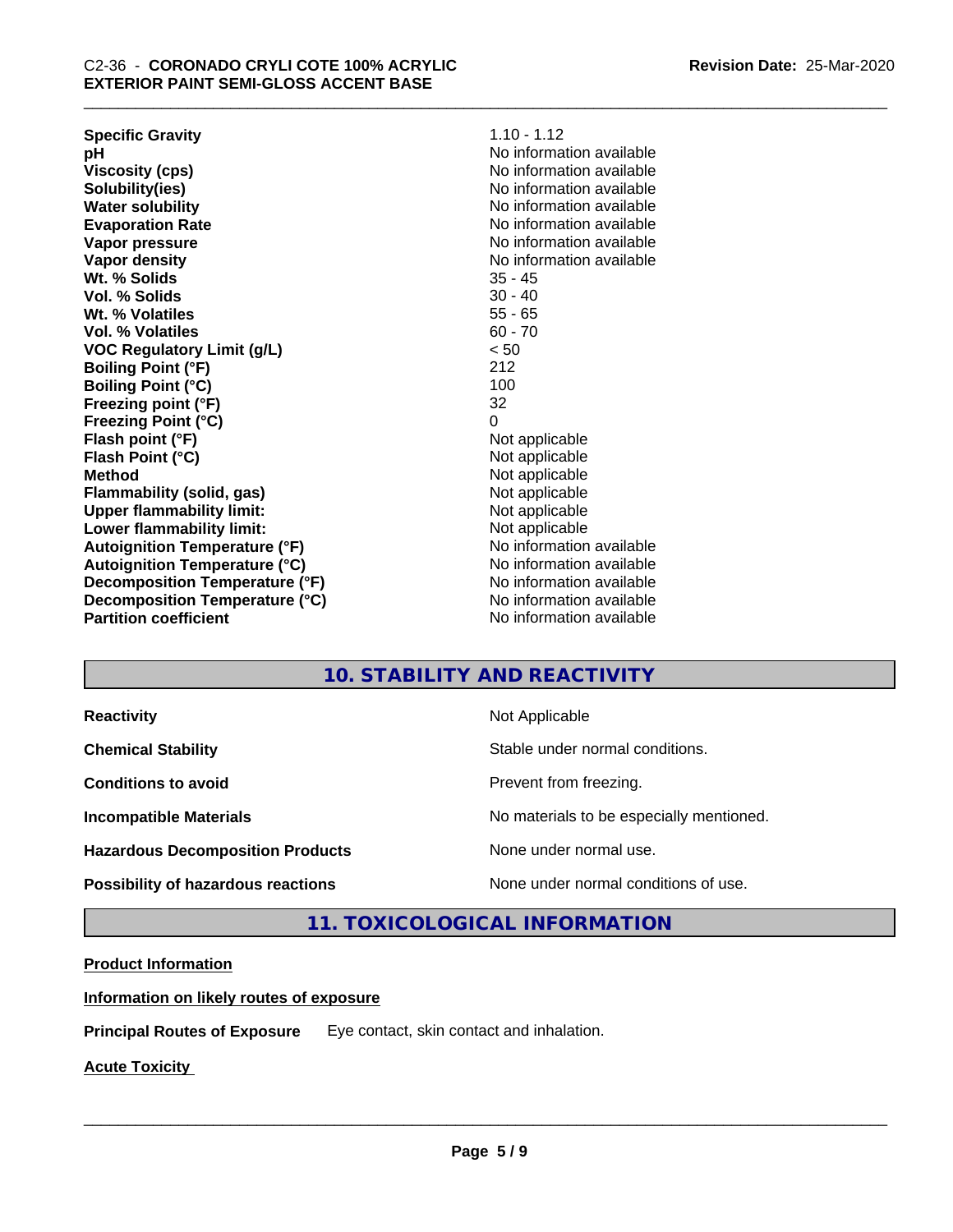| <b>Product Information</b>  | No information available                                                                                        |
|-----------------------------|-----------------------------------------------------------------------------------------------------------------|
|                             | Symptoms related to the physical, chemical and toxicological characteristics                                    |
| <b>Symptoms</b>             | No information available                                                                                        |
|                             | Delayed and immediate effects as well as chronic effects from short and long-term exposure                      |
| Eye contact                 | May cause slight irritation.                                                                                    |
| <b>Skin contact</b>         | Substance may cause slight skin irritation. Prolonged or repeated contact may dry<br>skin and cause irritation. |
| <b>Inhalation</b>           | May cause irritation of respiratory tract.                                                                      |
| Ingestion                   | Ingestion may cause gastrointestinal irritation, nausea, vomiting and diarrhea.                                 |
| <b>Sensitization</b>        | No information available                                                                                        |
| <b>Neurological Effects</b> | No information available.                                                                                       |

# **Mutagenic Effects**<br> **Reproductive Effects**<br>
May damage fertility or the unborn chil May damage fertility or the unborn child. **Developmental Effects** No information available.<br> **Target organ effects** No information available. **Target organ effects** No information available.<br> **STOT - single exposure** No information available. **STOT** - single exposure **STOT - repeated exposure** No information available.<br> **Other adverse effects** No information available. **Other adverse effects<br>Aspiration Hazard No information available**

#### **Numerical measures of toxicity**

#### **The following values are calculated based on chapter 3.1 of the GHS document**

mg/kg **ATEmix (inhalation-dust/mist)** 372.4 mg/L

#### **Component Information**

| Chemical name                                                       | Oral LD50                                    | Dermal LD50                                                        | Inhalation LC50        |
|---------------------------------------------------------------------|----------------------------------------------|--------------------------------------------------------------------|------------------------|
| Kaolin<br>1332-58-7                                                 | $>$ 5000 mg/kg (Rat)                         | $>$ 5000 mg/kg (Rat)                                               |                        |
| Sodium C14-C16 olefin sulfonate<br>68439-57-6                       | $= 2220$ mg/kg (Rat)                         | $> 740$ mg/kg (Rabbit)                                             |                        |
| Ammonia<br>7664-41-7                                                | $=$ 350 mg/kg (Rat)                          |                                                                    | $= 2000$ ppm (Rat) 4 h |
| Carbamic acid,<br>1H-benzimidazol-2-yl-, methyl ester<br>10605-21-7 | $>$ 5050 mg/kg (Rat)<br>$= 6400$ mg/kg (Rat) | $> 10000$ mg/kg (Rabbit) = 2 g/kg (<br>$Rat$ = 8500 mg/kg (Rabbit) |                        |

#### **Chronic Toxicity**

#### **Carcinogenicity**

*The information below indicateswhether each agency has listed any ingredient as a carcinogen:.*

#### **Legend**

IARC - International Agency for Research on Cancer NTP - National Toxicity Program OSHA - Occupational Safety & Health Administration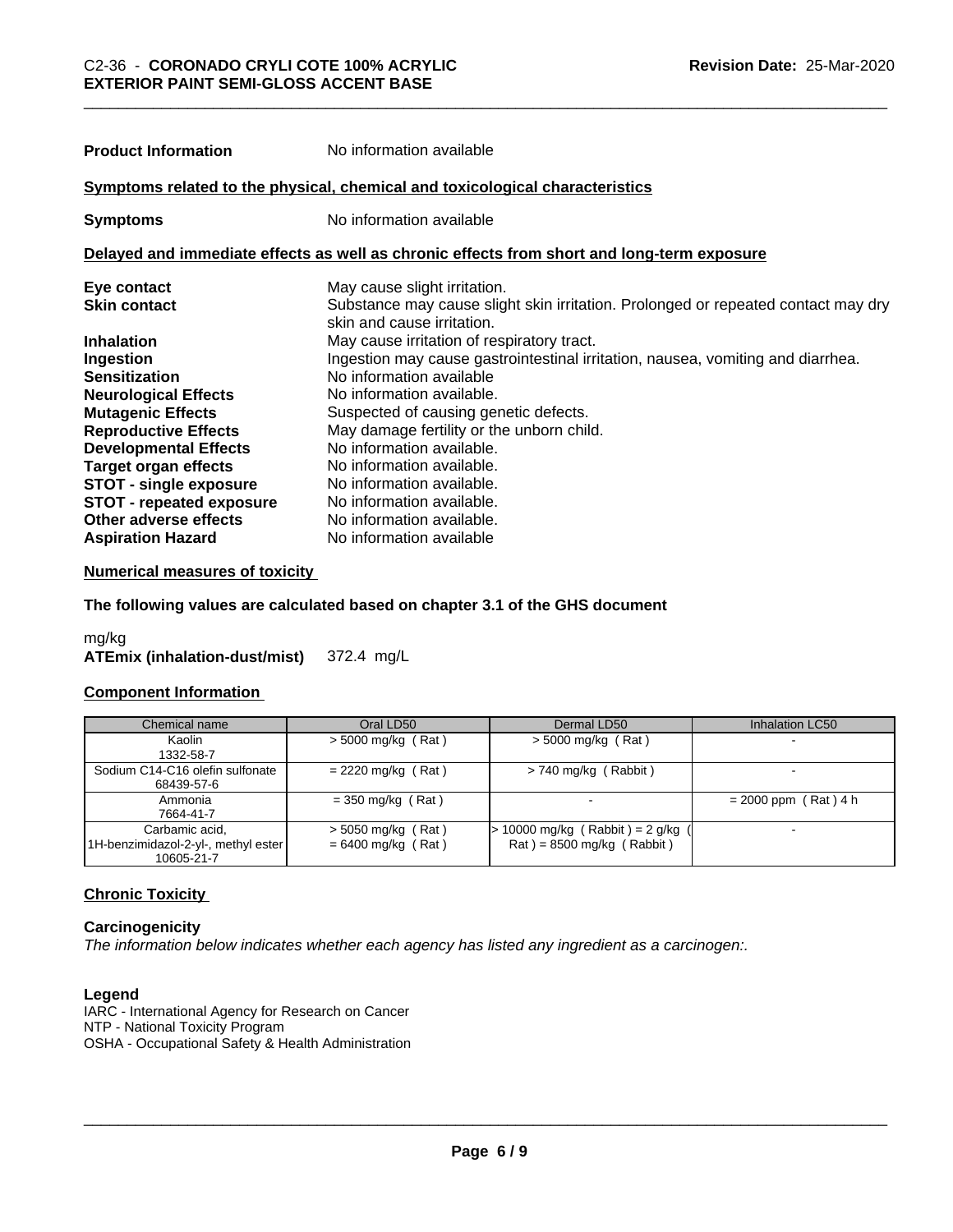# **12. ECOLOGICAL INFORMATION**

## **Ecotoxicity Effects**

The environmental impact of this product has not been fully investigated.

#### **Product Information**

#### **Acute Toxicity to Fish**

No information available

#### **Acute Toxicity to Aquatic Invertebrates**

No information available

#### **Acute Toxicity to Aquatic Plants**

No information available

#### **Persistence / Degradability**

No information available.

#### **Bioaccumulation**

There is no data for this product.

#### **Mobility in Environmental Media**

No information available.

#### **Ozone**

No information available

#### **Component Information**

#### **Acute Toxicity to Fish**

Carbamic acid, 1H-benzimidazol-2-yl-, methyl ester LC50: 1.5 mg/L (Rainbow Trout - 96 hr.)

#### **Acute Toxicity to Aquatic Invertebrates**

Carbamic acid, 1H-benzimidazol-2-yl-, methyl ester LC50: 0.22 mg/L (water flea - 48 hr.)

#### **Acute Toxicity to Aquatic Plants**

No information available

|--|

#### **Waste Disposal Method** Dispose of in accordance with federal, state, and local regulations. Local requirements may vary, consult your sanitation department or state-designated environmental protection agency for more disposal options.

# **14. TRANSPORT INFORMATION**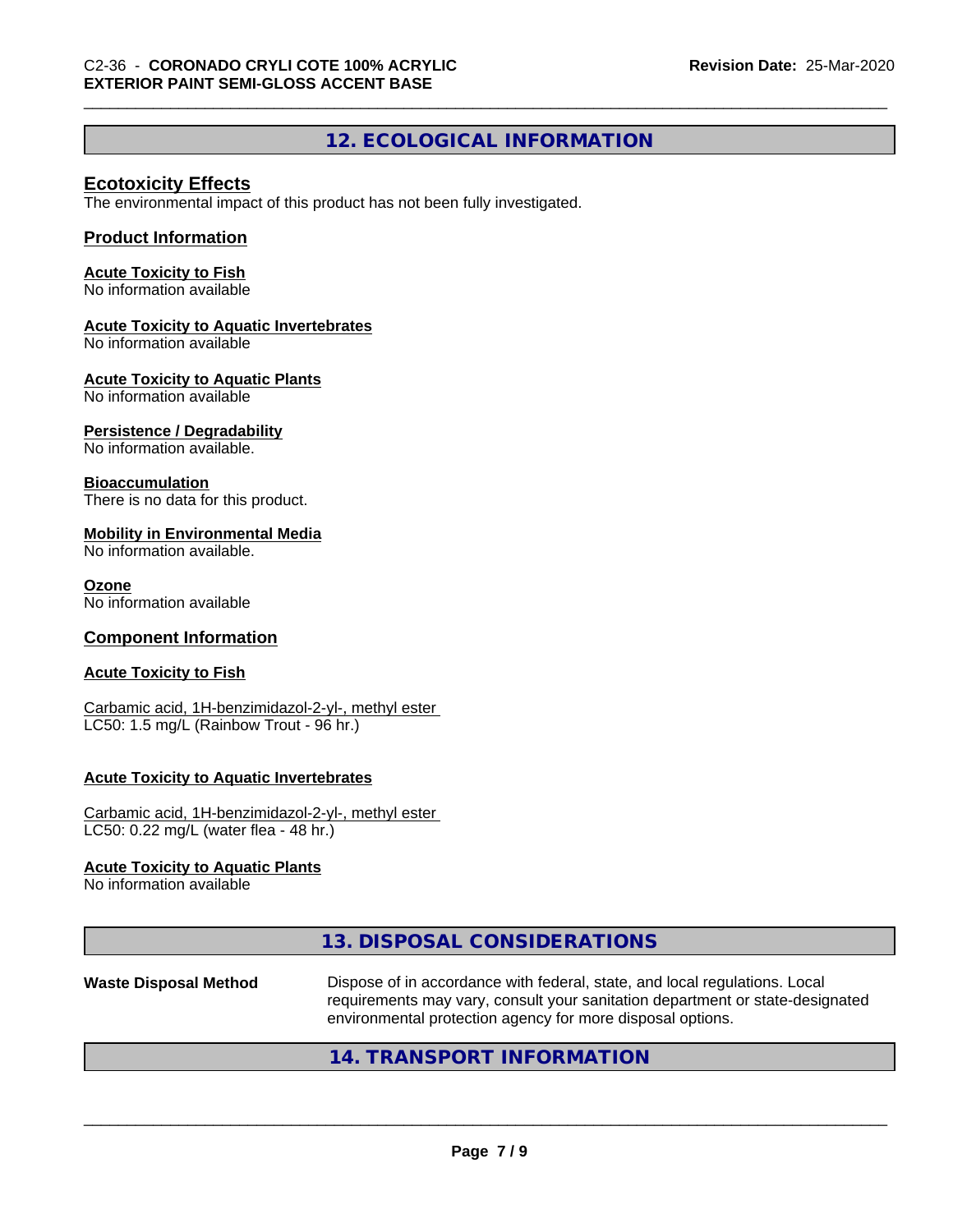| <b>DOT</b>         | Not regulated                     |
|--------------------|-----------------------------------|
| <b>ICAO / IATA</b> | Not regulated                     |
| <b>IMDG / IMO</b>  | Not regulated                     |
|                    | <b>15. REGULATORY INFORMATION</b> |

# **International Inventories**

| <b>TSCA: United States</b> | Yes - All components are listed or exempt. |
|----------------------------|--------------------------------------------|
| DSL: Canada                | Yes - All components are listed or exempt. |

## **Federal Regulations**

| SARA 311/312 hazardous categorization |     |  |
|---------------------------------------|-----|--|
| Acute health hazard                   | Nο  |  |
| Chronic Health Hazard                 | Yes |  |
| Fire hazard                           | Nο  |  |
| Sudden release of pressure hazard     | No  |  |
| Reactive Hazard                       | No  |  |

### **SARA 313**

Section 313 of Title III of the Superfund Amendments and Reauthorization Act of 1986 (SARA). This product contains a chemical or chemicals which are subject to the reporting requirements of the Act and Title 40 of the Code of Federal Regulations, Part 372:

*None*

**Clean Air Act,Section 112 Hazardous Air Pollutants (HAPs) (see 40 CFR 61)**

This product contains the following HAPs:

*None*

# **US State Regulations**

#### **California Proposition 65**

**A WARNING:** Cancer and Reproductive Harm– www.P65warnings.ca.gov

#### **State Right-to-Know**

| <b>Chemical name</b>                  | <b>Massachusetts</b> | <b>New Jersey</b> | Pennsylvania |
|---------------------------------------|----------------------|-------------------|--------------|
| Kaolin                                |                      |                   |              |
| Propylene glycol                      |                      |                   |              |
| Carbamic acid, 1H-benzimidazol-2-yl-, |                      |                   |              |
| methyl ester                          |                      |                   |              |